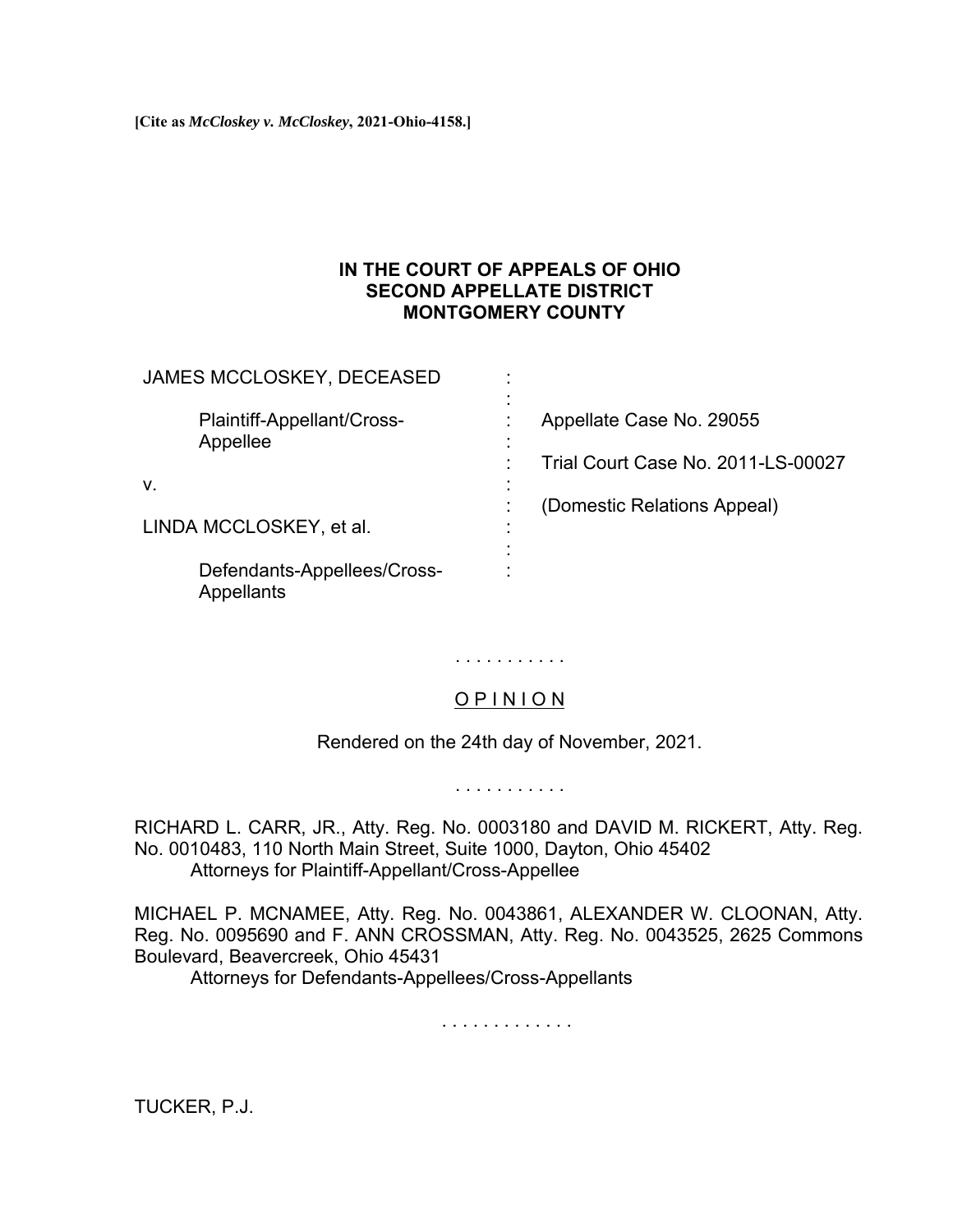**{¶ 1}** This matter is on appeal from a judgment of the Montgomery County Court of Common Pleas, Domestic Relations Division, which interpreted a disputed term contained in the final judgment and decree of divorce of James and Linda McCloskey. For the following reasons, the judgment of the domestic relations court will be modified in part and affirmed as modified.

### **I. Facts and Procedural Background**

**{¶ 2}** Linda and James McCloskey were married in 1983 and divorced in 2014. They had two children, Michael and Janice, who were adults at the time of the divorce. Michael has severe autism, which renders him nonverbal and unable to care for himself. Thus, Linda and James recognized the need to provide monetary support to Michael for his lifetime. To that end, the final judgment and decree of divorce contained the following provision:

# 18. **DESIGNATION OF THE MICHAEL J. MCCLOSKEY IRREVOCABLE LIVING TRUST AS BENEFICIARY TO THE PARTIES' ESTATES:** Both parties agree that they will designate the Michael J. McCloskey Irrevocable Living Trust, as beneficiary under a will and trust for one-half of the value of their estates at the time of their death. Said estate shall include one-half (1/2) of all the parties' assets at the time that [sic] their death, as long as Michael survives them. Further, the parties' obligation to designate the Michael J. McCloskey Irrevocable Living Trust as beneficiary to one-half (1/2) of the parties' estate upon their death shall be an irrevocable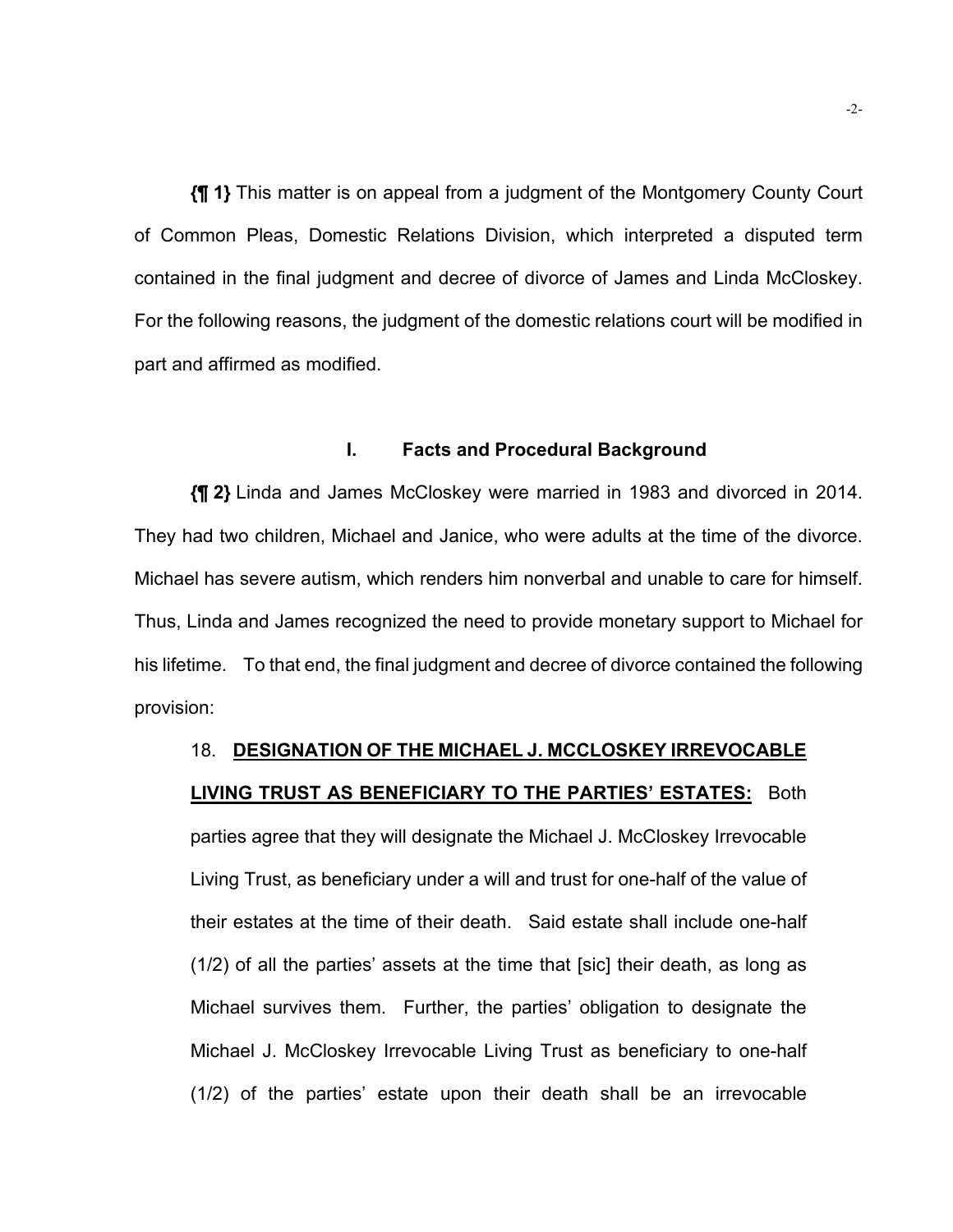designation. If, [sic] either party fails to designate the Michael J. McCloskey Irrevocable Living Trust as a beneficiary to one-half (1/2) of their estate, then the Michael J. McCloskey Irrevocable Living Trust, through the trustee of said trust, shall have the right to make a claim against either parties' estate in the amount of one-half (1/2) of the value of that parties' estate.

**{¶ 3}** On the same day that the decree was filed, Linda executed a document titled "The Michael J. McCloskey Irrevocable Living Trust, dated the 14<sup>th</sup> Day of October, 2014" ("the 2014 MJM Trust"). That trust named Janice as the residuary beneficiary. The same day, Linda also executed her own trust, which named Janice and the 2014 MJM Trust as equal beneficiaries.

**{¶ 4}** James died in June 2017. At that time he had a will and a trust, both of which had been executed in 2013, prior to the divorce. Neither document conformed to the terms of the divorce decree regarding the funding of an irrevocable trust for Michael. The will left all tangible personal property to Janice; the will further provided that all residuary assets would go into James's trust. James's trust specifically excluded Michael as a beneficiary. Janice, who was named as executor of the will and trustee of the trust, filed an estate action in the Montgomery County Court of Common Pleas, Probate Division. Of note, James owned a life insurance policy which served as security for his spousal support obligation pursuant to the terms of the divorce decree. In accordance with the divorce decree, Janice paid James's remaining spousal support obligation from the proceeds of that policy, and she distributed the remainder of the policy's death benefits, \$53,641.78, to the 2014 MJM Trust.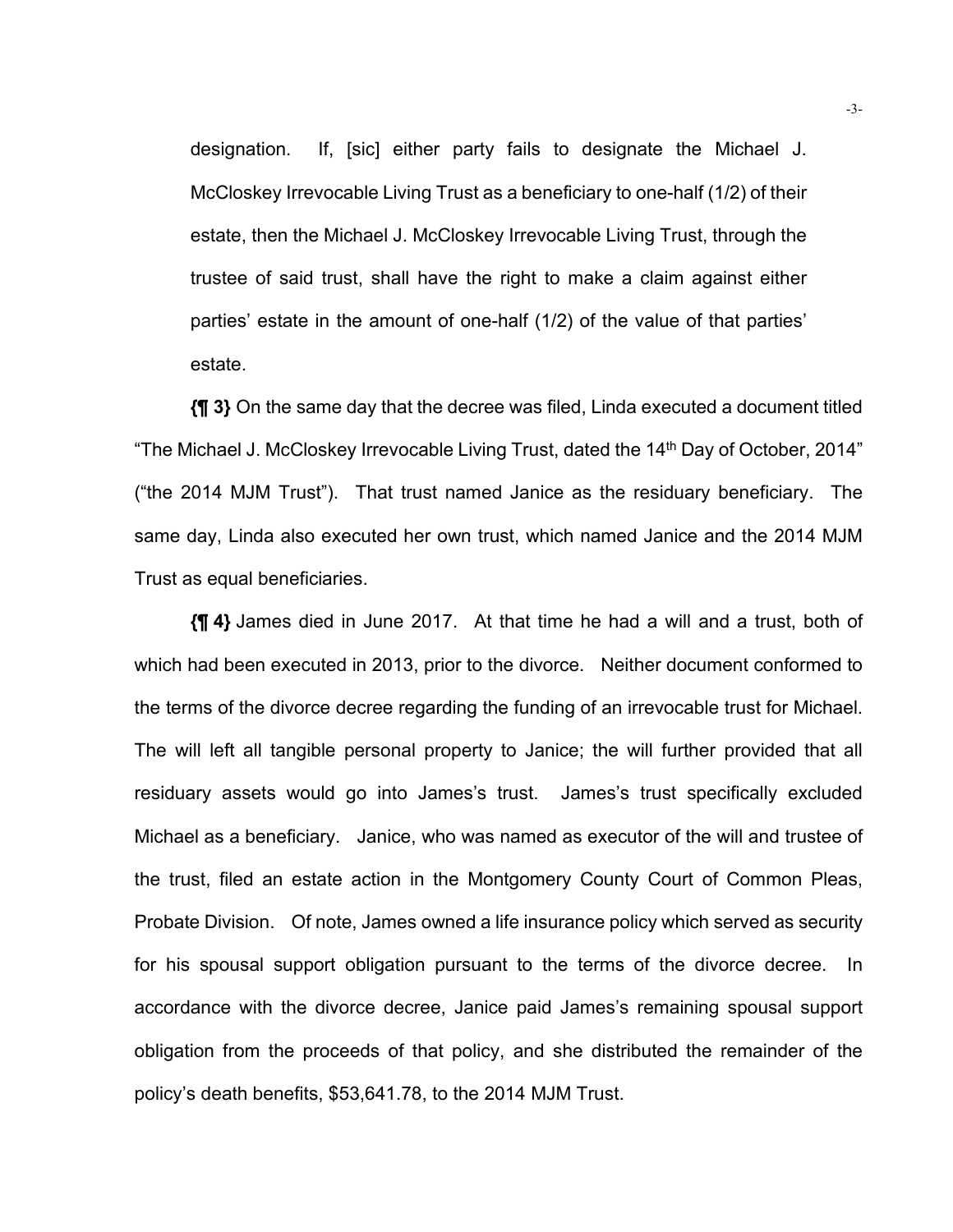**{¶ 5}** Because James failed to comply with Paragraph 18 of the divorce decree, Linda filed a claim in James's probate case. Janice and Linda expressed disagreement as to which of James's assets were subject to Paragraph 18. Therefore, the probate court advised them to seek clarification of the terms of Paragraph 18 in the domestic relations court.

**{¶ 6}** In June 2018, Linda filed a motion in the domestic relations case to add Janice, in her capacity as executor of James's estate and as trustee of James's trust, as a third-party defendant. She also filed a motion seeking to hold Janice, in her capacity as executor and trustee, in contempt for the failure to comply with the divorce decree. The motion for contempt sought an award of attorney fees. Further pleadings were filed in the matter indicating a disagreement over the definition of "estate" as used in Paragraph 18 of the divorce decree. According to Linda, the intent of the decree was to require each party to place one-half of all their assets into the 2014 MJM Trust. On behalf of James's estate and trust, Janice asserted that the decree merely required the parties to place one-half of their probate estate assets into a trust for Michael's benefit.

**{¶ 7}** At some point thereafter, Linda and Janice became estranged. In response, Linda executed a new trust titled "The Michael J. McCloskey Irrevocable Living Trust dated December 28, 2018" ("the 2018 MJM Trust"). Concurrently, Linda executed another trust, titled the "L.J.W. Revocable Living Trust Dated December 28, 2018" (the L.J.W. Trust"). The L.J.W. Trust complied with Paragraph 18 of the divorce decree. Indeed, the L.J.W. Trust provided that the entirety of the trust assets would be distributed into the 2018 MJM Trust so long as Michael survived Linda. If Michael did not survive her, Linda's trust named Janice's children as beneficiaries. Linda did not make Janice a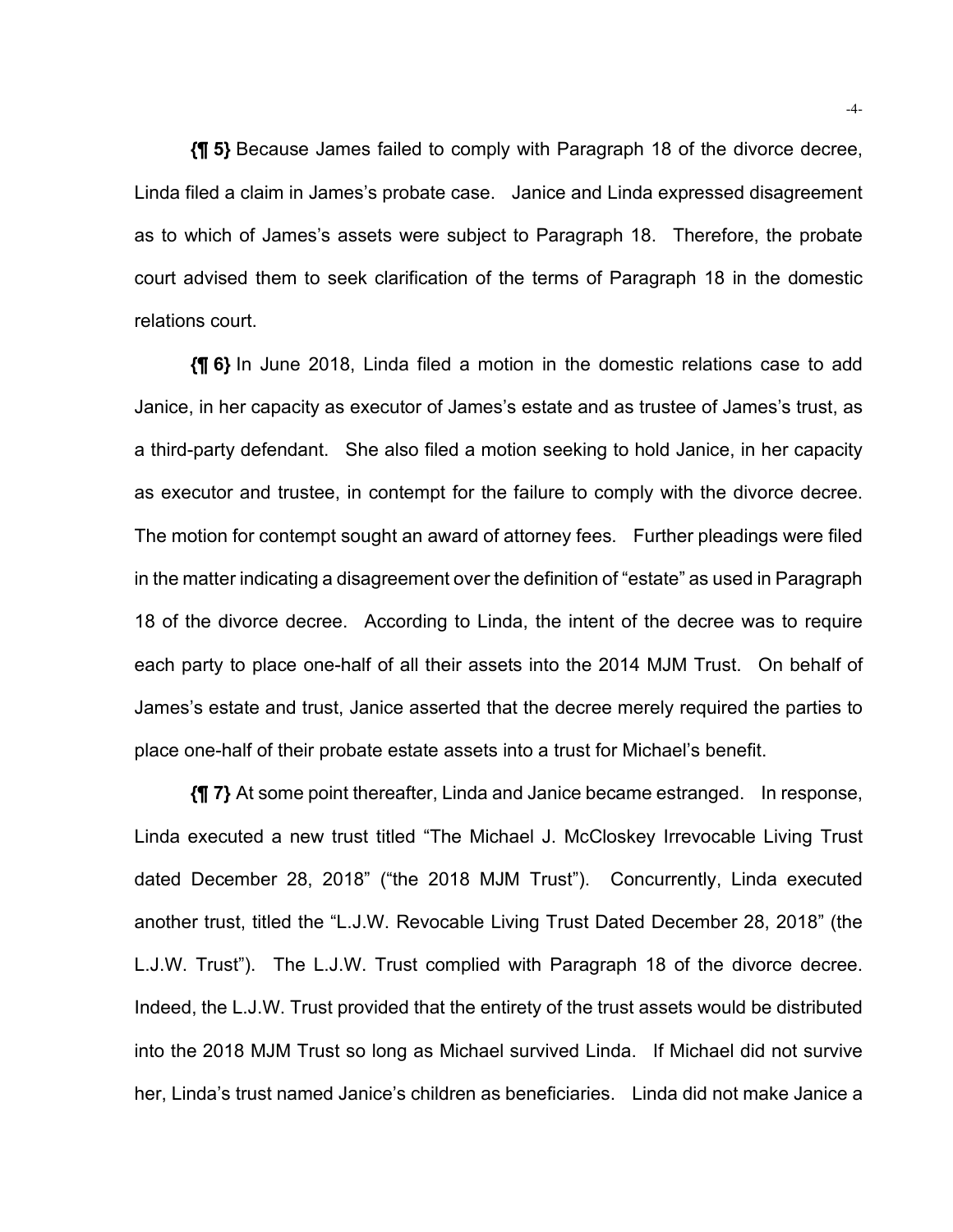beneficiary under either of the 2018 trusts.

**{¶ 8}** In August 2019, the domestic relations court issued a pretrial order which set a hearing date of January 8, 2020, and required the parties to disclose expert witnesses by September 27, 2019. Linda timely filed her expert witness disclosure. However, the disclosure did not identify an expert regarding her claim for attorney fees.

**{¶ 9}** On December 23, 2019, Linda filed a motion seeking an award of "attorney fees pursuant to R.C. 3105.73(B)." She also filed a pretrial statement identifying attorney Matthew Sorg as an expert witness regarding attorney fees.

**{¶ 10}** Thereafter, Janice filed a motion in limine which, in part, sought an order preventing Linda from introducing Sorg's testimony regarding fees due to Linda's failure to timely identify him as an expert witness. The motion also noted that Linda did not provide her statement of attorney fees until five days prior to the January 8, 2020 hearing date.

**{¶ 11}** Hearings on the motions were conducted in 2020. The magistrate permitted Linda to proffer Sorg's testimony on the record. Thereafter, the magistrate issued a decision which stated, in part, as follows:

Having considered all of the relevant testimony and exhibits, this magistrate finds that Linda's interpretation [of the divorce decree] is correct. This magistrate finds that the definition of estate in Paragraph 18 underlines the broad intent of benefitting the Michael J. McCloskey Irrevocable Trust with half of all assets being contributed by each party at the time of their death, which would include assets in which James had an equitable interest at the time of his death. This definition would be superfluous if estate were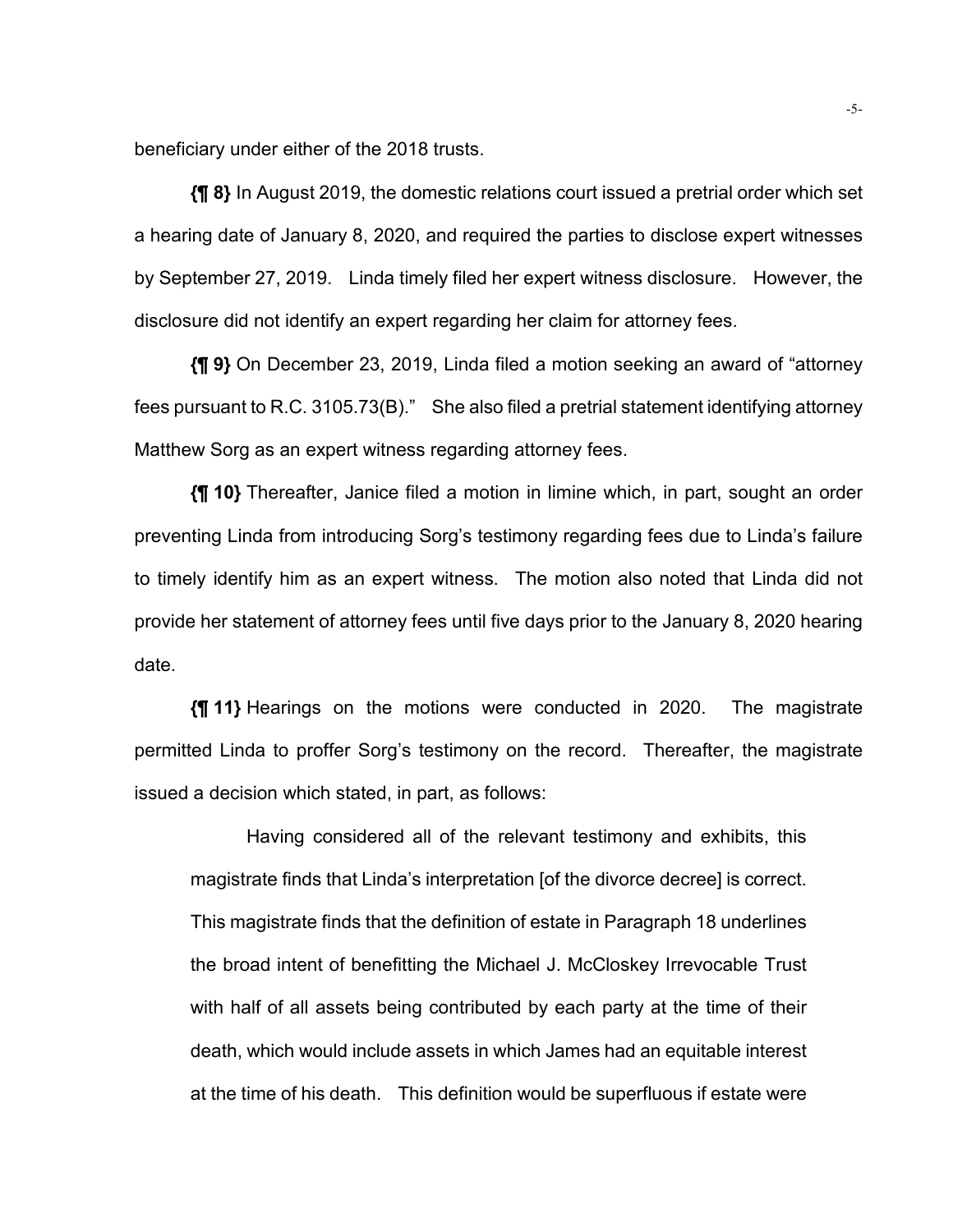to be read merely as "probate estate."

Furthermore, this finding is reinforced by considering the purpose of the divorce decree provisions at issue, and the practical effect of the competing interpretations. Based upon Janice's interpretation, James could have ensured that no assets flowed into the probate estate, and hence that there would be nothing to divide with Michael's trust. The fact that James did not completely eviscerate the assets that would flow into the trust does not invalidate that interpretation. That interpretation is completely inconsistent with the point and expressed purpose of that part of the divorce decree.

However, this magistrate finds that Janice, as the executor of James' estate, has not been ordered to effectuate the intent and meaning of Paragraph 18 of the divorce decree yet (unlike James himself), and so she cannot be found in contempt. This magistrate therefore finds it appropriate to order Janice to comply with the terms of the divorce decree and through probate court effectuate the meaning of Paragraph 18 as determined by this court herein. Any non-compliance with these orders may then lead to further contempt proceedings.

**{¶ 12}** The magistrate ordered the parties to utilize the 2014 MJM Trust to effectuate the terms of Paragraph 18 of the decree. The magistrate also denied both of Linda's requests for attorney fees.

**{¶ 13}** Both parties objected to the magistrate's decision. Linda objected to the magistrate's finding that Paragraph 18 of the divorce decree referred to the 2014 MJM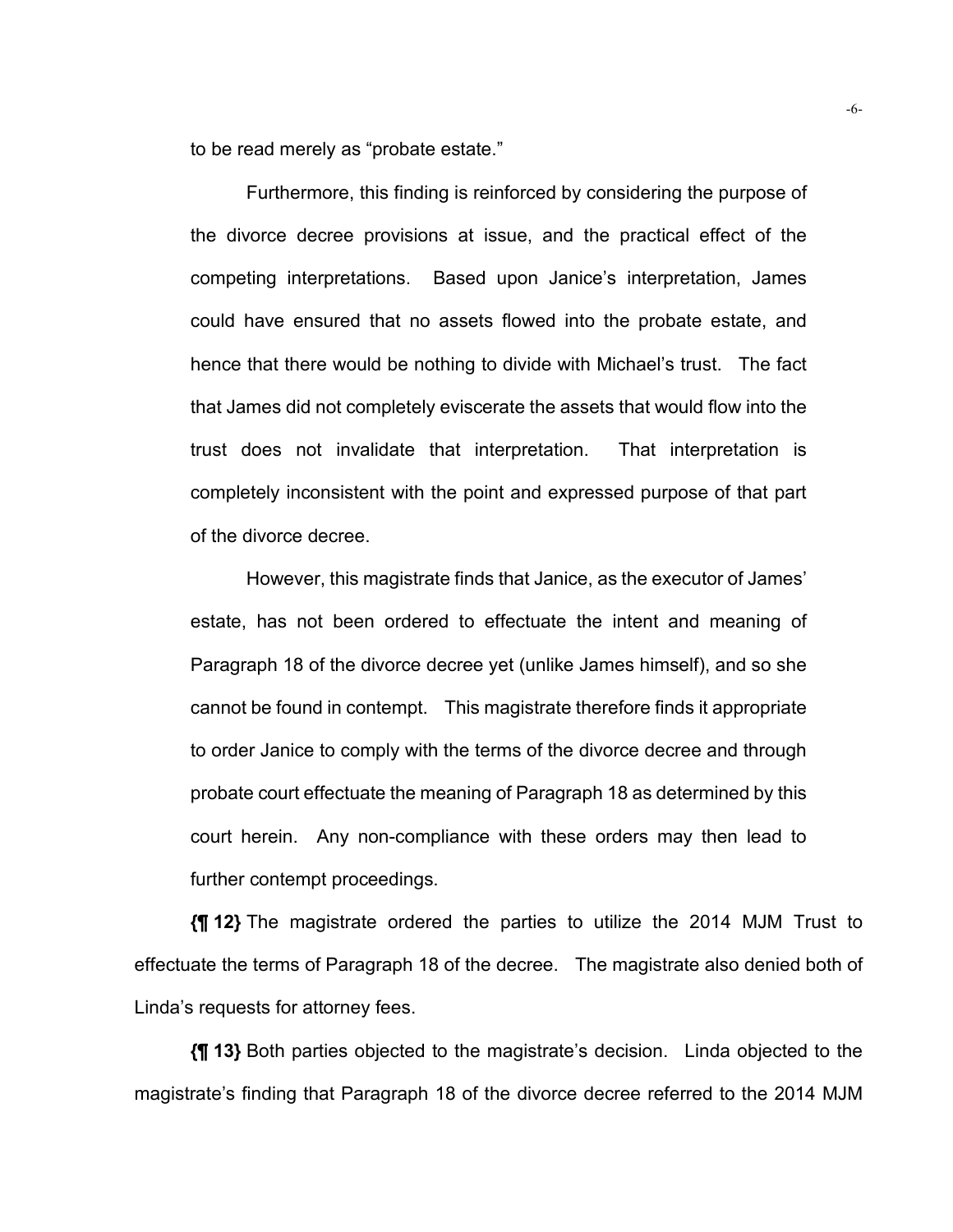Trust. She argued the decree did not designate any specific trust to be the recipient of one-half of the parties' estates and that she should be permitted to utilize the 2018 MJM Trust as the recipient for her assets. She further argued the magistrate erred by denying her requests for attorney fees. Janice objected to the magistrate's decision regarding the meaning of the term "estate" as used in Paragraph 18 of the divorce decree and argued that the decree merely required the parties to place one-half of their probate estates into a trust for the benefit of Michael.

**{¶ 14}** In its decision adopting the magistrate's interpretation, the domestic relations court denied Linda's requests for attorney fees. Further, the court concluded that Paragraph 18 of the divorce decree was intended to include all "assets in which [the parties had] an equitable interest at the time of their death, such as assets in their own trust and any assets transferred by beneficiary designations." The court, however, altered the magistrate's decision to utilize the 2014 MJM Trust. Instead, the domestic relations court's decision stated:

Since the parties did not collaborate on the establishment of a Michael J. McCloskey Irrevocable Living Trust as required by Paragraph 18 of the Final Judgment and Decree of Divorce filed October 14, 2014, this court finds that it is inequitable to name either the 2014 Michael Trust or the 2018 Michael Trust, as established by Linda, to be the recipient of Michael's portion of the parties' estates. Therefore, this court orders that a Michael J. McCloskey Irrevocable Living Trust be established by Linda at this time. The new Michael J. McCloskey Irrevocable Living Trust is to be designated by Linda and the estate of James P. McCloskey as the beneficiary of one half of the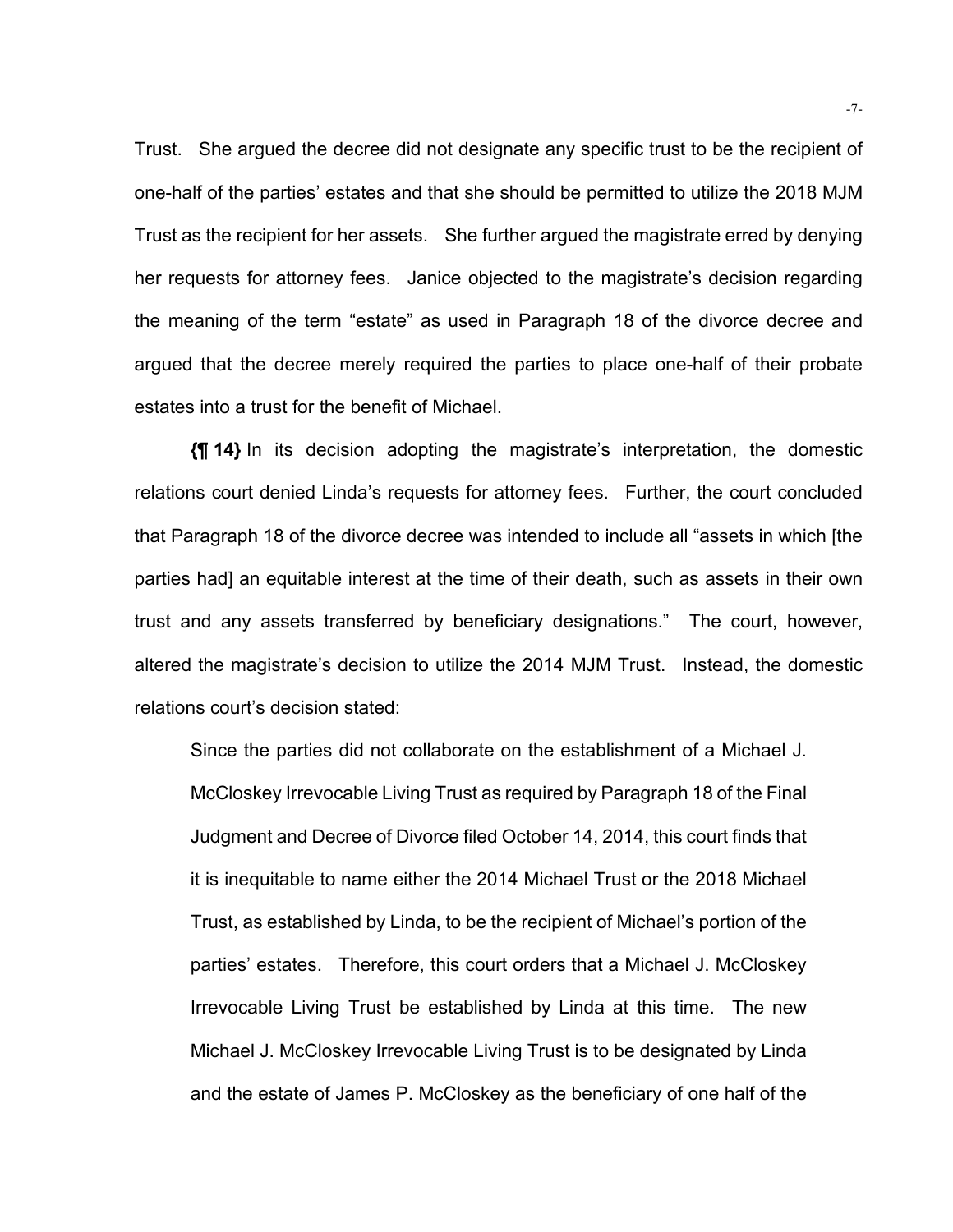value of their respective estates as ordered by the Final Judgment and Decree of Divorce and interpreted as such by this court. There shall be no secondary beneficiaries named. Upon the death of Michael, the trust shall terminate and the remainder, if any, shall pass by the laws of intestacy. **{¶ 15}** Janice appealed, and Linda cross-appealed.

### **II. Paragraph 18 Interpretation**

**{¶ 16}** Janice asserts the following as her first assignment of error: THE LOWER COURT ERRED WHEN IT IGNORED THE PLAIN MEANING OF THE PARTIES' AGREEMENT AND JUDICIALLY CHANGED THE PARTIES' DIVORCE DECREE

**{¶ 17}** Janice contends the domestic relations court erred in determining that the phrase "one-half the value of their estates at the time of their death" referred not only to James's and Linda's probate assets, but also to assets held in their personal trusts. In support, she cites *Guagenti v. Guagenti*, 3d Dist. Allen No. 1-16-47, 2017-Ohio-2706, for the proposition that the assets held in an irrevocable trust are owned by the trust and are not subject to equitable division in a divorce. *Id.* at ¶ 70.

**{¶ 18}** We begin by noting that both Janice and Linda assert that the word "estate" as used in the divorce decree was unambiguous, and as such was not susceptible to interpretation by the court. However, ambiguity exists when the language used is susceptible to two or more reasonable interpretations. *Towne v. Progressive Ins. Co.*, 12th Dist. Butler No. CA2005-02-031, 2005-Ohio-7030, ¶ 9. Here, Janice and Linda assign different, and reasonable, meanings to "estate," thereby demonstrating ambiguity.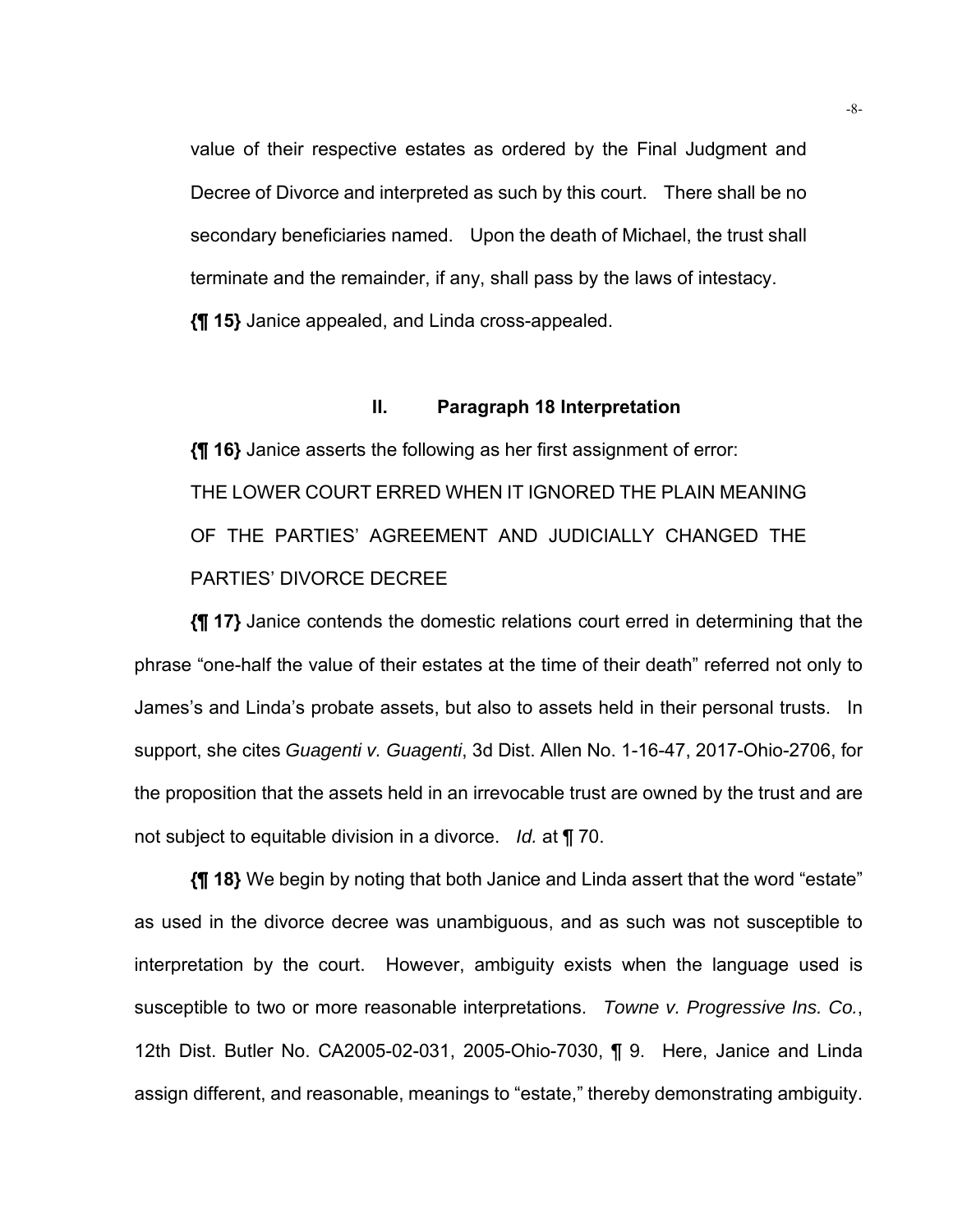**{¶ 19}** "Ohio law clearly establishes that a judgment may be interpreted if it is ambiguous. If there is good faith confusion over the interpretation to be given to a particular clause of a divorce decree, the trial court in enforcing that decree has the power to hear the matter, clarify the confusion, and resolve the dispute." *Landry v. Landry*, 2017-Ohio-564, 85 N.E.3d 313, ¶ 7 (2d Dist.), quoting *Quisenberry v. Quisenberry*, 91 Ohio App.3d 341, 348, 632 N.E.2d 916 (2d Dist.1993). When an ambiguity exists, extrinsic evidence is admissible in order to interpret, but not contradict, ambiguous terms. *Pharmacia Hepar, Inc. v. Franklin*, 111 Ohio App.3d 468, 475, 676 N.E.2d 587 (12th Dist.1996). A domestic relations court has broad discretion to clarify ambiguous language and may do so by considering the intent of the parties and the equities involved. *Meyer v. Meyer*, 2016-Ohio-8100, 76 N.E.3d 743, ¶ 14 (12th Dist.).

**{¶ 20}** Janice's reliance on *Guagenti* is misplaced. In *Guagenti*, a divorce case, the wife asserted that she was entitled to an equitable division of the assets held in an irrevocable trust created by the husband's father, of which the husband was the trustee and beneficiary. The husband, as trustee, had the discretion "to distribute [the trust's] accumulated income to himself for his health, support and maintenance." *Id.* at ¶ 62. Thus, by the wife's reckoning, the husband was, in reality, the owner of the trust. The Third District did not accept the wife's argument, concluding that the "assets held by [the] trust are not property owned by either spouse, but rather property owned by a third party, namely the trust itself and as such cannot be subject to equitable division in a divorce." *Id.* at ¶ 70. *Guagenti* concerned whether, under the described circumstances, the assets of the irrevocable trust were appropriately classified as marital assets subject to equitable distribution. In contrast, the issue in this case is the interpretation of an ambiguous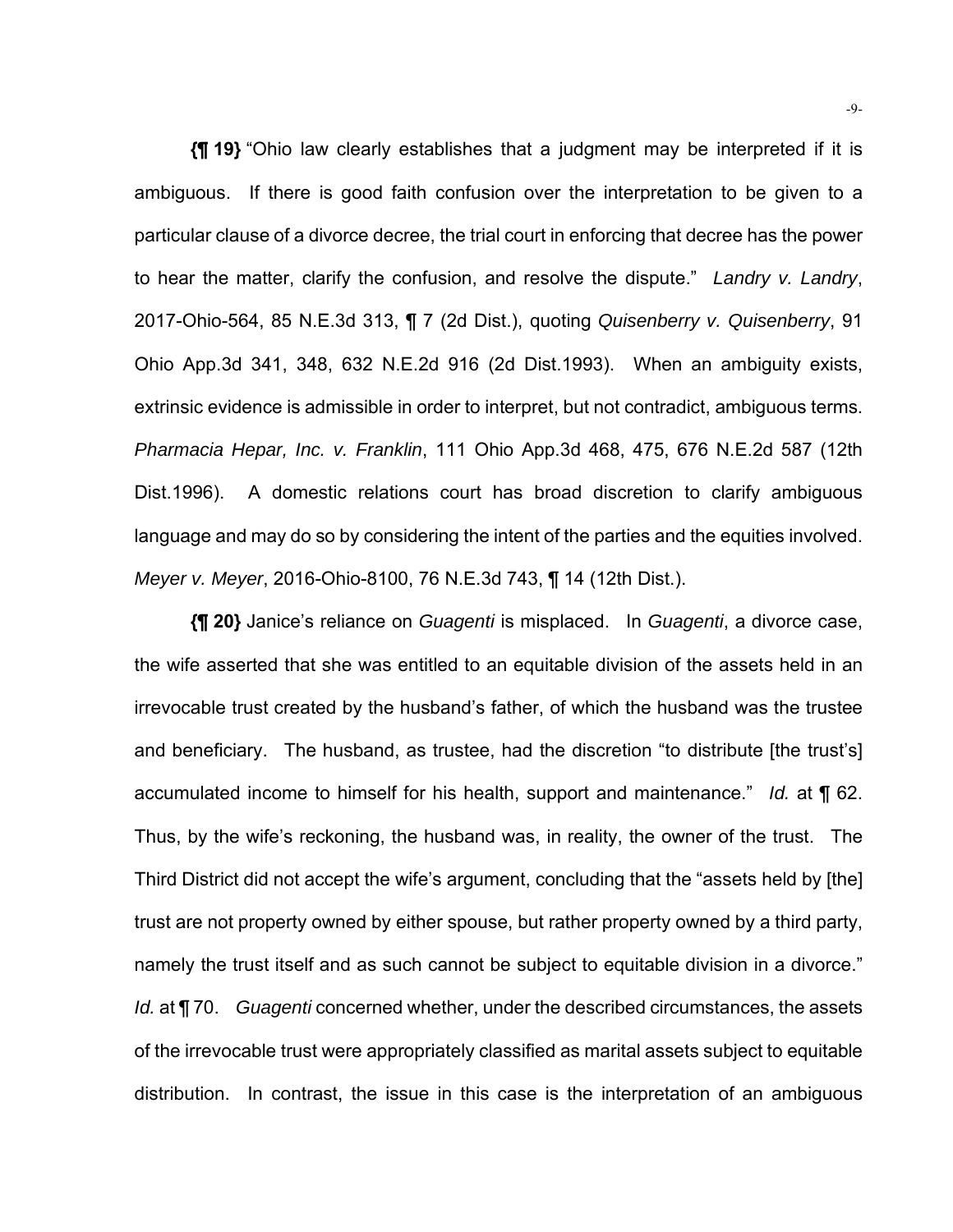divorce decree provision, with this interpretation being guided by a determination of the parties' intent regarding what assets were subject to inclusion in a trust for Michael's benefit.

**{¶ 21}** The magistrate heard testimony from the attorneys representing James and Linda during the divorce action regarding the parties' intent when agreeing to Paragraph 18. The attorneys agreed that the intent of the provision was to provide for Michael during his lifetime. Their testimony did not indicate that Paragraph 18 was limited to probate assets.

**{¶ 22}** A reading of Paragraph 18 demonstrates that the parties stated that the trust for Michael would receive one-half of "the value of their estates at the time of their death." This language could, as asserted by Janice, mean that they intended to fund the trust with one-half of their probate estates only. However, Paragraph 18 does not contain such a limitation. Further, Paragraph 18 goes on to define "estate" to include "one-half (1/2) of all the parties' assets at the time [of] their death[.]" Based on this language and the evidence presented at the hearing, we cannot conclude that the magistrate or the domestic relations court erred in finding that Paragraph 18 expressed the parties' intent to fund the trust for Michael with one-half of the value of all their assets rather than merely one-half of their probate assets. As noted by the court, if we read this provision as referring only to the parties' probate assets, the parties could easily have thwarted the intent of the provision by limiting the assets flowing into their probate estates.

**{¶ 23}** Based on the evidence in this record, we conclude that the domestic relations court did not err in finding that the parties intended to fund a trust for Michael's benefit and that the agreement encompassed all of their assets, not merely their probate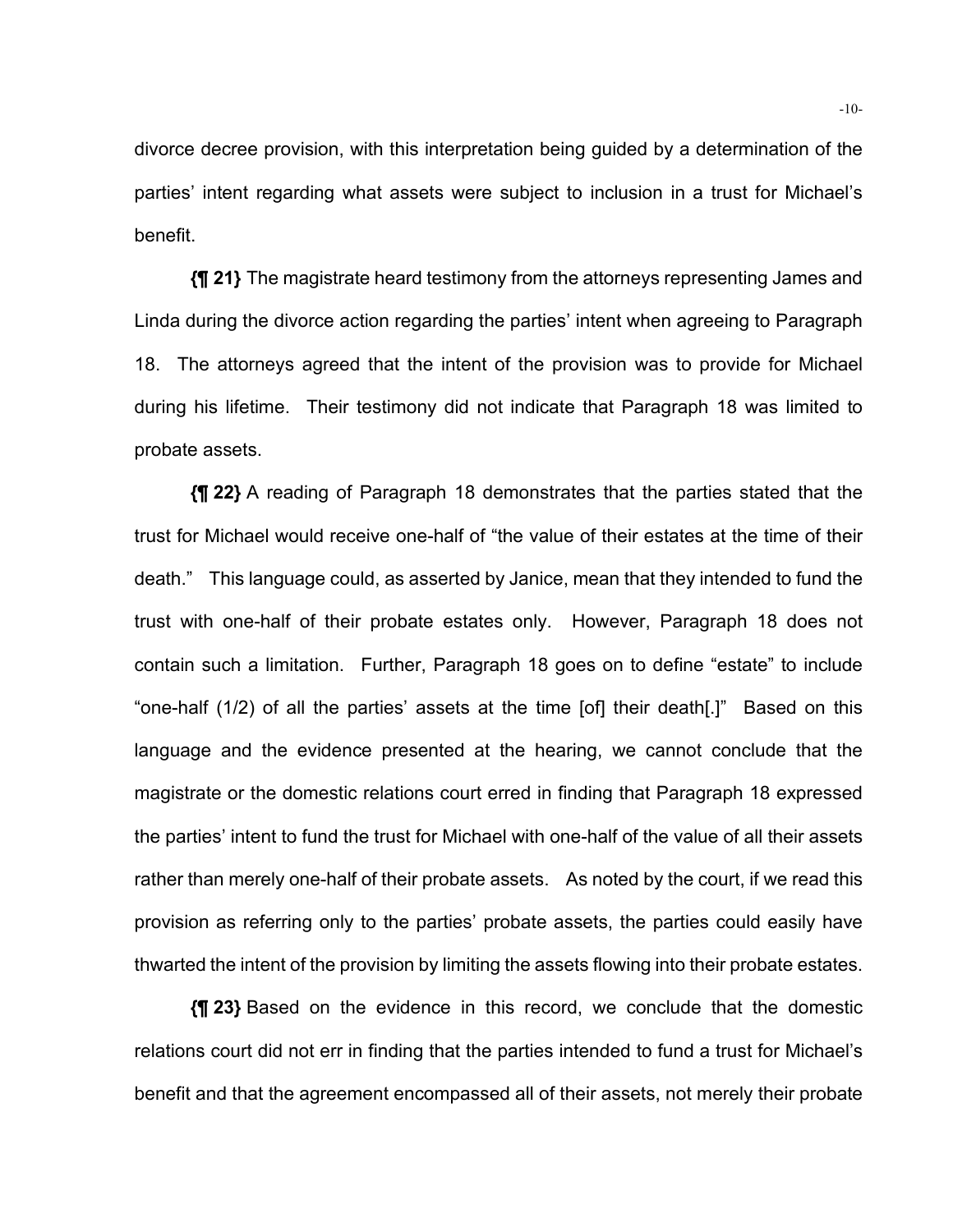assets. Accordingly, Janice's first assignment of error is overruled.

**III. Trial Court's Order Requiring Creation of a New Trust {¶ 24}** Janice's second assignment of error states as follows: THE LOWER COURT ERRED BY IGNORING THE PARTIES' AGREED TRUST AS REFERENCED IN THEIR DIVORCE DECREE AND ORDERING THE CREATION OF A TOTALLY DIFFERENT TRUST WHICH OPERATES IN CONTRAVENTION OF THE PARTIES' AGREEMENT

**{¶ 25}** Janice contends that the domestic relations court erred by requiring the parties to create a new trust for Michael's benefit. In support, she argues the parties intended the use of a specific trust because the divorce decree unambiguously referred to "the Michael J. McCloskey Trust," rather than "a" or "any" MJM Trust. Thus, Janice argues that the court should have designated the 2014 MJM Trust as the intended trust because it was executed by Linda the same day as the divorce decree was filed, and James did not object to it or execute a separate trust. She further notes, as stated above, that the residuary proceeds of James's life insurance policy were deposited into that trust after James died.

**{¶ 26}** We again conclude that the divorce decree was ambiguous concerning the establishment of a trust for Michael. As Janice noted, the decree did reference "the Michael J. McCloskey Irrevocable Living Trust." The domestic relations court stated that the language "perhaps impl[ies] that the parties would create the trust together." But we find the language could also be read to imply a specific trust already existed at the time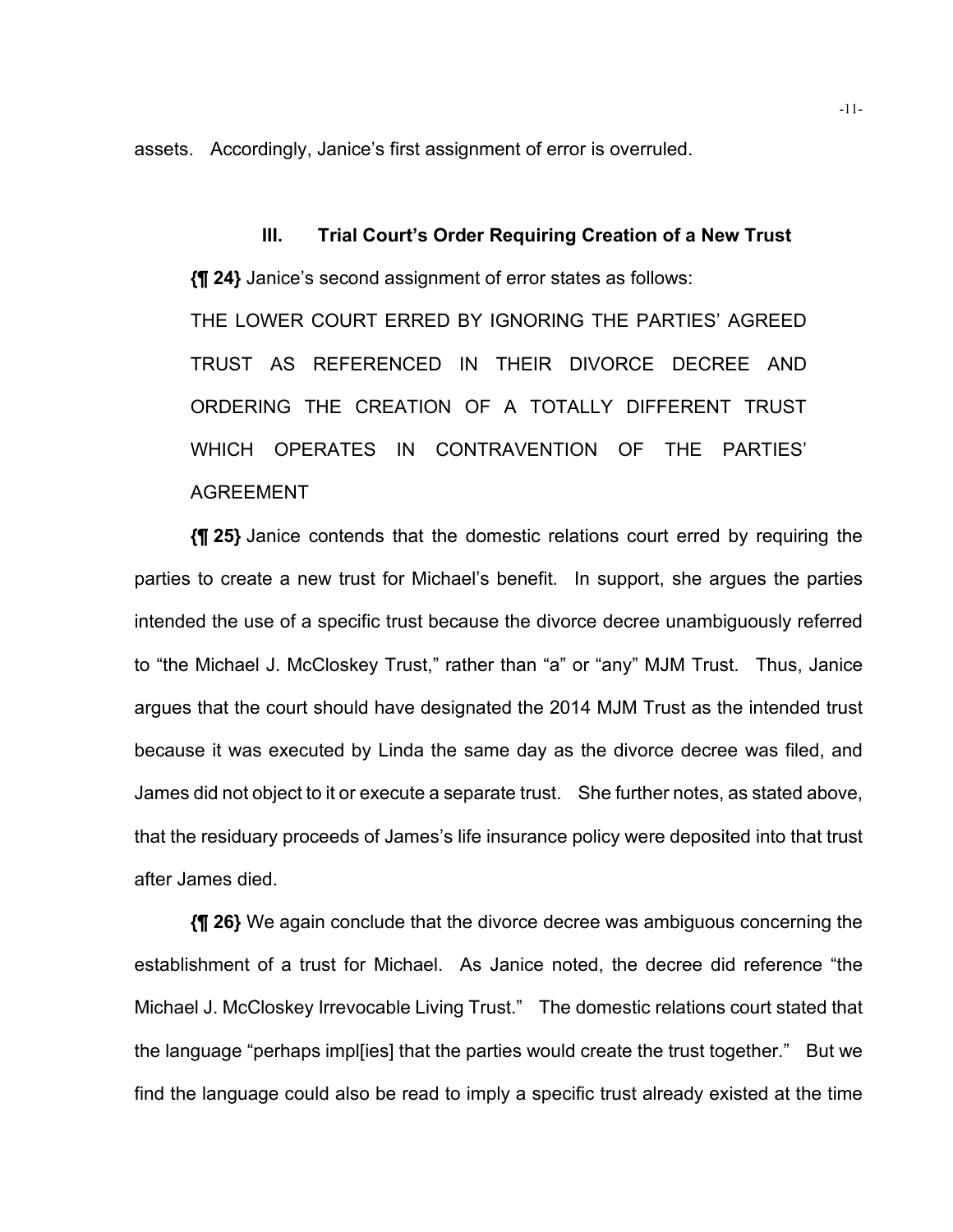the decree was filed. However, as noted above, Linda did not execute the 2014 MJM Trust until a few hours after the filing of the divorce decree.

**{¶ 27}** As noted by Linda, the 2014 MJM Trust made Janice the residuary beneficiary, thereby allowing her to inherit assets from both James and Linda. Linda objects to the use of this trust, arguing that it interferes with her estate planning as she does not now wish to leave any of her assets to Janice. Conversely, Janice objects to the terms of the 2018 MJM Trust, which identifies Linda as the residuary beneficiary and which, of course, creates the possibility of a scenario in which Linda, upon Michael's death, would receive the funds that James had contributed to the trust.

**{¶ 28}** The domestic relations court reasonably and appropriately concluded that James, by agreeing to Paragraph 18, did not intend to create a situation that would allow Linda, upon Michael's death, to be the beneficiary of the assets he placed into the trust for Michael's benefit. The court also reasonably and appropriately concluded that Linda, by agreeing to Paragraph 18, did not intend to limit her estate planning options beyond the benefit afforded Michael. The domestic relations court attempted to resolve the dilemma by ordering the creation of a new trust to benefit Michael and further ordering that, upon Michael's death, the trust would terminate and any remaining funds would "pass by the laws of intestacy." But, assuming Michael dies first, this would allow Linda, as Michael's surviving parent, to inherit funds that James's estate must contribute. As noted, such a result would be contrary to James's intent when agreeing to Paragraph 18.

**{¶ 29}** We conclude that the more efficient and reasonable solution is to order Linda to use the 2018 MJM Trust to comply with Paragraph 18. James's estate, in order to comply with Paragraph 18, is ordered to create a new trust using the currently required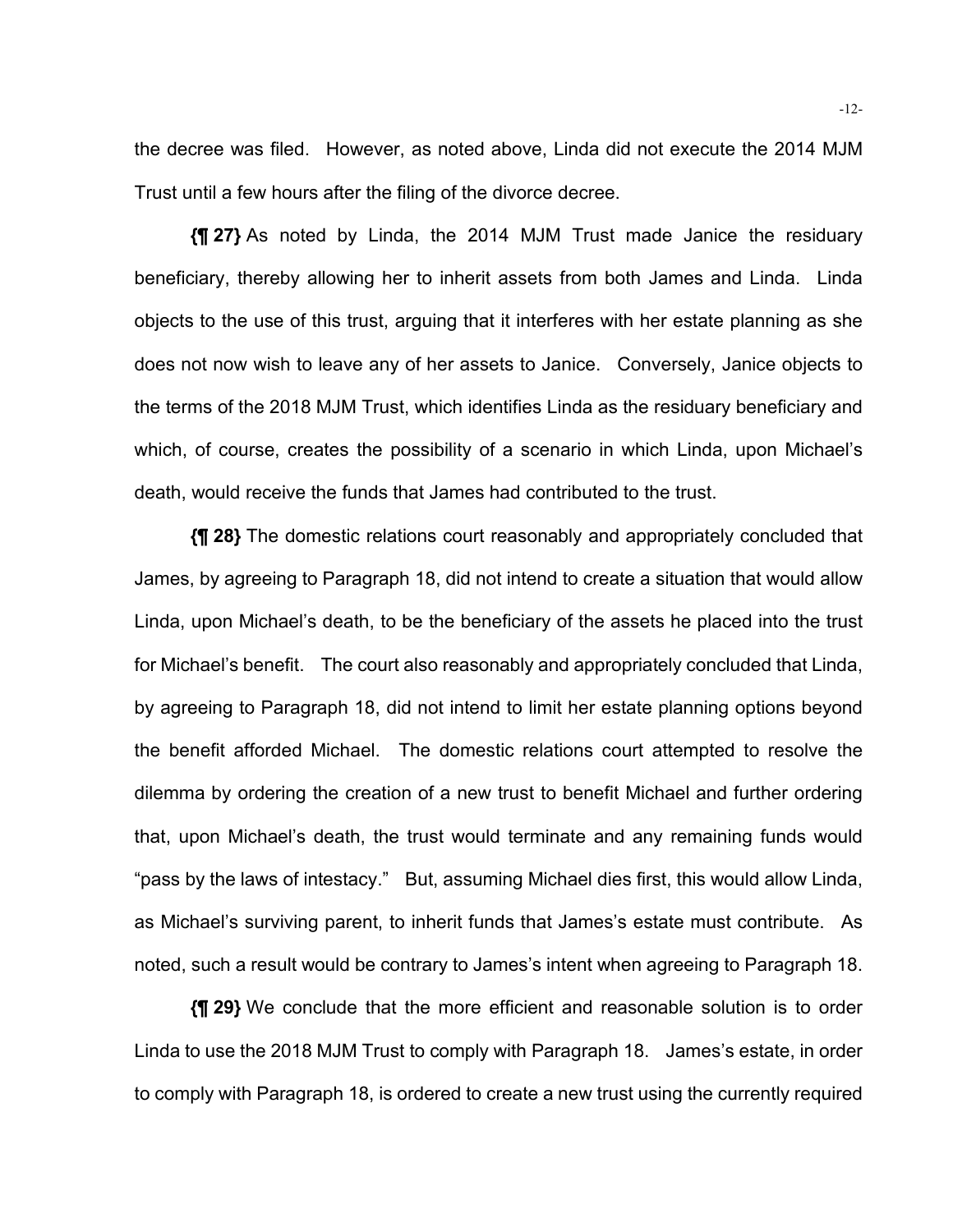language to ensure Michael's access to Medicaid benefits. Consistent with James's intent, the residual beneficiary of the trust will be Janice, or, if she dies before any residuary distribution, her children. This solution ensures compliance with Paragraph 18 while not imposing any unintended restrictions regarding residual beneficiaries.

**{¶ 30}** Janice's second assignment of error is overruled, but the trial court's decision is modified as indicated.

#### **IV. Attorney Fees**

**{¶ 31}** Linda's assignment of error on her cross-appeal states:

THE TRIAL COURT DID ERR IN FINDING THAT LINDA WAS NOT ENTITLED TO AN AWARD OF ATTORNEYS' FEES

**{¶ 32}** Linda asserts that the domestic relations court erred by denying her requests for attorney fees.

**{¶ 33}** As noted above, Linda's original motion for contempt sought an award of attorney fees. Additionally, on December 23, 2019, Linda filed a motion seeking an award of "her attorney fees pursuant to R.C. 3105.73(B)."1 The motion stated that Linda was entitled to an award of fees "due to the conduct of the counsel for the probate estate and the beneficiary Janice Hanahan in the probate matter." On January 2, 2020, Linda filed a pretrial statement in which she stated that she was entitled to fees due to James's contempt for failing to comply with the divorce decree and due to the actions of the

 $1$  R.C. 3105.73(B) allows the domestic relations court to award reasonable attorney fees in any "post-decree motion or proceeding that arises out of an action for divorce" so long as such an award is equitable.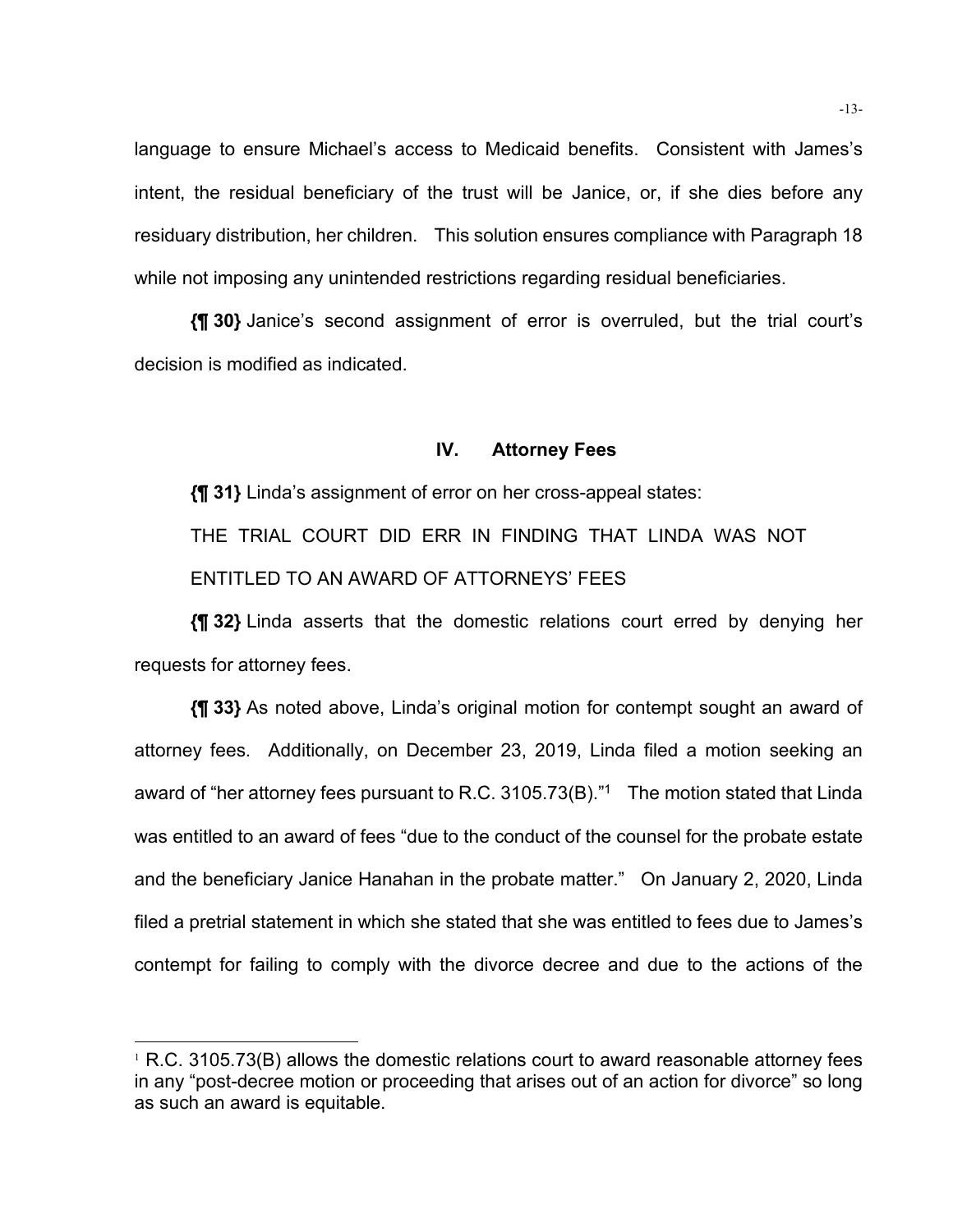attorney for the estate "in his capacity as attorney for the probate estate." She also argued that she was entitled to fees as provided by R.C. 3105.73(B) because Janice's attempt to modify the language in the decree by claiming that Paragraph 18 referred solely to the parties' probate estates violated R.C.  $3105.171(1)$ . <sup>2</sup> The pretrial statement identified attorney Matthew Sorg as a witness who would "testify as to the attorneys' fees incurred."

**{¶ 34}** Thereafter, Janice filed a motion in limine which sought, in part, an order preventing Linda from introducing Sorg's testimony regarding fees due to Linda's failure to timely identify him as an expert witness. The motion also noted that Linda did not provide her statement of attorney fees until five days prior to the January 8, 2020 hearing date. The magistrate sustained the motion in limine but permitted Linda to make a proffer of Sorg's testimony for purposes of appeal.

**{¶ 35}** Regarding the motion for fees contained in the original contempt motion, the magistrate found that Janice, as executor of James's estate and trustee of his trust, had not been ordered to comply with Paragraph 18 of the decree, and thus could not be in contempt of any court order. Given this conclusion, the magistrate and the court found that an award of attorney fees was not merited. We agree. Further, there was no showing that Janice did not intend to comply with the terms of Paragraph 18, merely that she did not agree with Linda's interpretation of that provision.

**{¶ 36}** We next address Linda's subsequent motion for an award of attorney fees as permitted by R.C. 3105.73(B) We agree that the motion and the disclosure of an

<sup>2</sup> R.C. 3105.171(I) states: "A division or disbursement of property or a distributive award made under this section is not subject to future modification by the court except upon the express written consent or agreement to the modification by both spouses."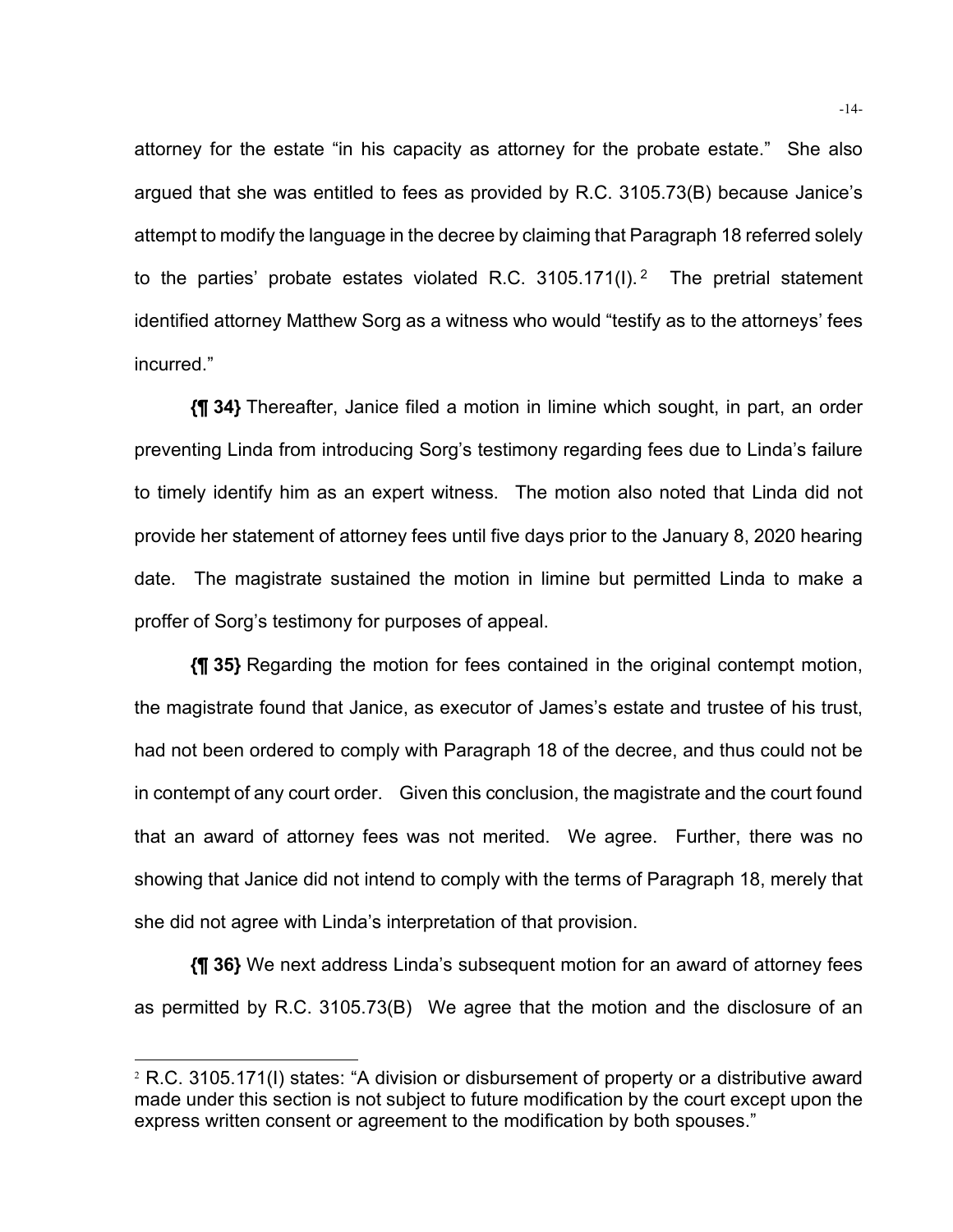expert was untimely and that Linda failed to seek leave to file out of time and failed to provide good cause for the late filing. Given this, we cannot say that the domestic relations court abused its discretion in denying the request. Furthermore, from our review of her filings in regard to the second motion for fees, we conclude Linda's justification for the fees was based upon events that occurred in the probate court. Obviously, the domestic relations court was not the appropriate forum for determining whether fees for actions in the probate court were warranted.

**{¶ 37}** Based upon this record, we conclude that the domestic relations court did not err or abuse its discretion in denying Linda's request for attorney fees.

**{¶ 38}** According, Linda's sole assignment of error on cross-appeal is overruled.

### **V. Conclusion**

**{¶ 39}** The parties' assignments of error are overruled. But the domestic relations court's order is modified to order Linda to use the 2018 MJM Trust to comply with Paragraph 18, and to order James's estate to create a new Medicaid-compliant trust to comply with Paragraph 18. The court's judgment is affirmed as modified. When James's estate has executed the required trust document, it shall submit that document to the domestic relations court for it to verify that the document complies with the terms of its judgment, as modified by this court.

. . . . . . . . . . . . .

HALL, J. and EPLEY, J., concur.